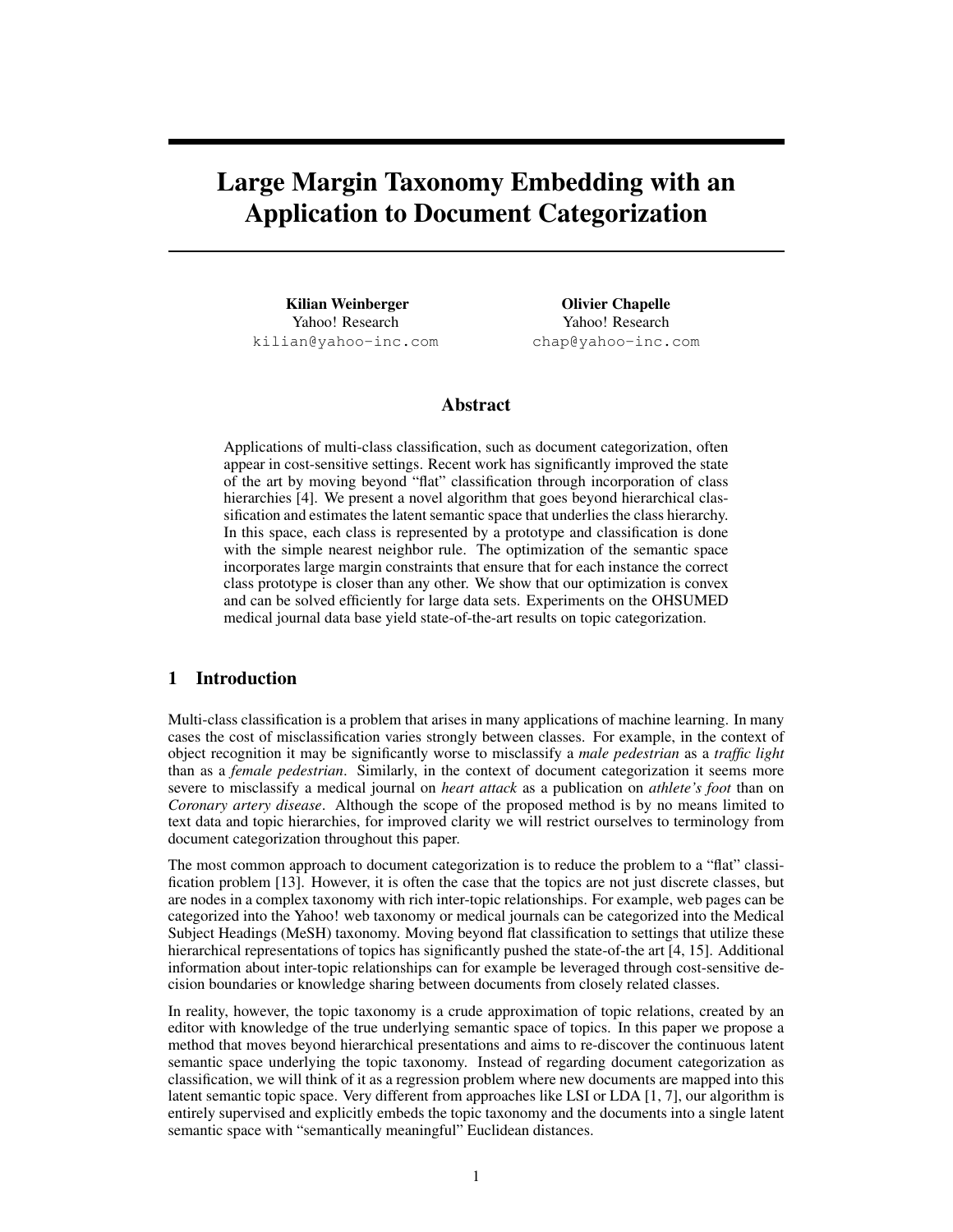

Figure 1: A schematic layout of our taxem method (for Taxonomy Embedding). The classes are embedded as prototypes inside the semantic space. The input documents are mapped into the same space, placed closest to their topic prototypes.

In this paper we derive a method to embed the taxonomy of topics into a latent semantic space in form of topic prototypes. A new document can be classified by first mapping it into this space and then assigning the label of the closest prototype. A key contribution of our paper is the derivation of a convex problem that learns the regressor for the documents and the placement of the prototypes in a single optimization. In particular, it places the topic prototypes such that for each document the prototype of the correct topic is much closer than any other prototype by a large margin. We show that this optimization is a special instance of semi-definite programs [2], that can be solved efficiently [16] for large data sets.

Our paper is structured as follows: In section 2 we introduce necessary notation and a first version of the algorithm based on a two-step approach of first embedding the hierarchical taxonomy into a semantic space and then regressing the input documents close to their respective topic prototypes. In section 3 we extend our model to a single optimization that learns both steps in one convex optimization with large margin constraints. We evaluate our method in section 4 and demonstrate state-of-the-art results on eight different document categorization tasks from the OHSUMED medical journal data set. Finally, we relate our method to previous work in section 5 and conclude in section 6.

## 2 Method

We assume that our input consists of documents, represented as a set of high dimensional sparse vectors  $\vec{x}_1, \dots, \vec{x}_n \in \mathcal{X}$  of dimensionality d. Typically, these could be binary bag of words indicators or tfidf scores. In addition, the documents are accompanied by single topic labels  $y_1, \ldots, y_n \in \{1, \ldots, c\}$  that lie in some taxonomy T with c total topics. This taxonomy T gives rise to some cost matrix  $C \in \mathcal{R}^{c \times c}$ , where  $C_{\alpha\beta} \geq 0$  defines the cost of misclassifying an element of topic  $\alpha$  as  $\beta$  and  $\mathbf{C}_{\alpha\alpha} = 0$ . Technically, we only require knowledge of the cost matrix C, which could also be obtained from side-information independent of a topic taxonomy. In this paper we will not focus on how C is obtained. However, we would like to point out that a common way to infer a cost matrix from a taxonomy is to set  $\mathbf{C}_{\alpha\beta}$  to the length of the shortest path between node  $\alpha$  and  $\beta$ , but other approaches have also been studied [3].

Throughout this paper we denote document indices as  $i, j \in \{1, ..., n\}$  and topic indices as  $\alpha, \beta \in \{1, \ldots, c\}$ . Matrices are written in bold (e.g. C) and vectors have top arrows (e.g.  $\vec{x}_i$ ).

Figure 1 illustrates our setup schematically. We would like to create a low dimensional semantic feature space F in which we represent each topic  $\alpha$  as a topic prototype  $\vec{p}_{\alpha} \in \mathcal{F}$  and each document  $\vec{x}_i \in \mathcal{X}$  as a low dimensional vector  $\vec{z}_i \in \mathcal{F}$ . Our goal is to discover a representation of the data where distances reflect true underlying dissimilarities and proximity to prototypes indicates topic membership. In other words, documents on the same or related topics should be close to the respective topic prototypes, documents on highly different topics should be well separated.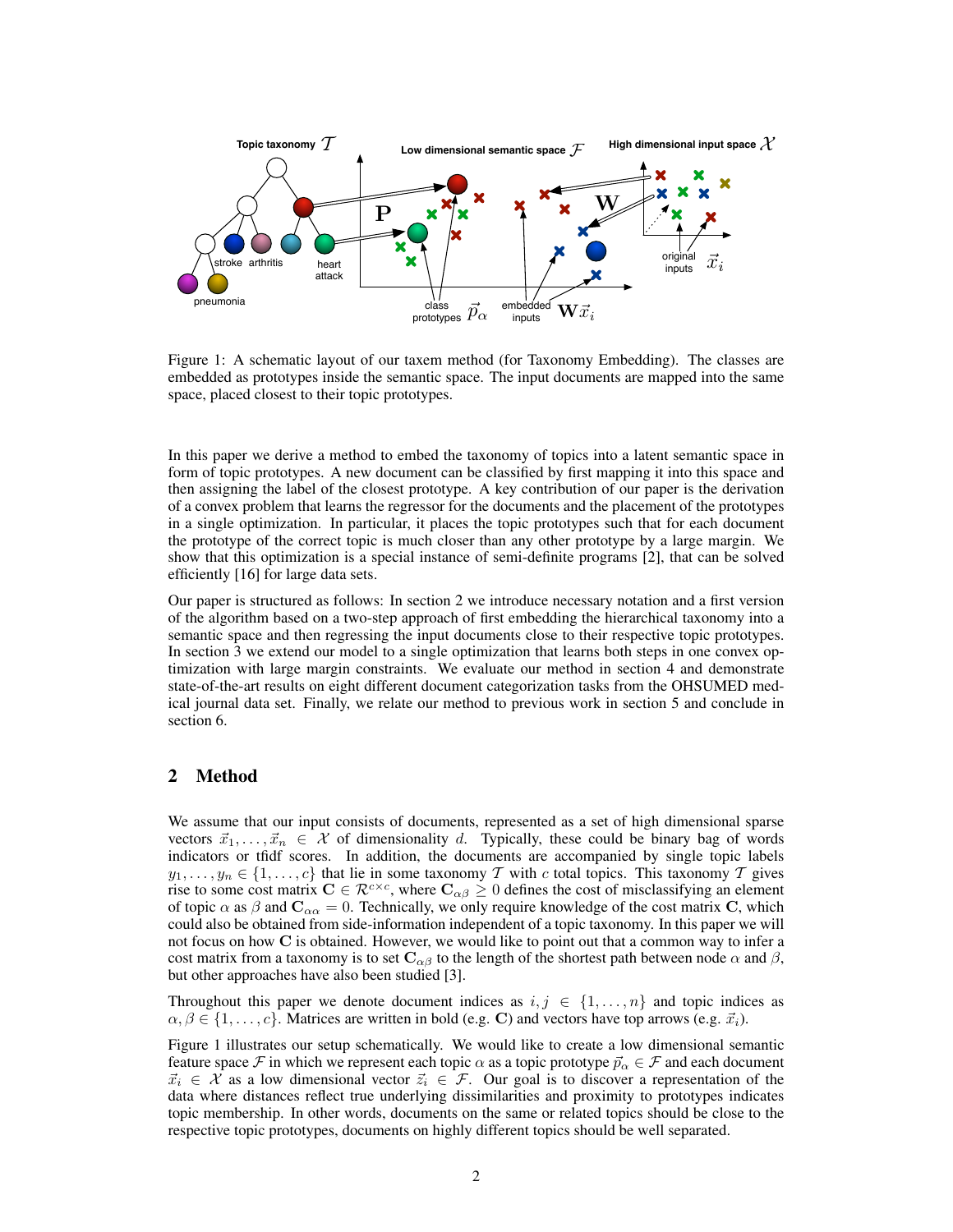Throughout this paper we will assume that  $\mathcal{F} = \mathcal{R}^c$ , however our method can easily be adapted to even lower dimensional settings  $\mathcal{F} = \mathcal{R}^r$  where  $r < c$ . As an essential part of our method is to embed the classes that are typically found in a taxonomy, we refer to our algorithm as *taxem* (short for "taxonomy embedding").

### Embedding topic prototypes

The first step of our algorithm is to embed the document taxonomy into a Euclidean vector space. More formally, we derive topic prototypes  $\vec{p}_1, \ldots, \vec{p}_c \in \mathcal{F}$  based on the cost matrix C, where  $\vec{p}_{\alpha}$  is the prototype that represents topic  $\alpha$ . To simplify notation, we define the matrix  $\mathbf{P} = [\vec{p}_1, \dots, \vec{p}_c] \in \mathcal{R}^{c \times c}$  whose columns consist of the topic prototypes.

There are many ways to derive the prototypes from the cost matrix C. By far the simplest method is to ignore the cost matrix C entirely and let  $P_I = I$ , where  $I \in \mathcal{R}^{c \times c}$  denotes the identity matrix. This results in a c dimensional feature space, where the class-prototypes are all in distance  $\sqrt{2}$  from each other at the corner of a c-dimensional simplex. We will refer to  $P<sub>I</sub>$  as the *simplex* prototypes.

Better results can be expected when the prototypes of similar topics are closer than those of dissimilar topics. We use the cost matrix  $C$  as an estimate of dissimilarity and aim to place the prototypes such that the distance  $\|\vec{p}_{\alpha} - \vec{p}_{\beta}\|_2^2$  reflects the cost specified in  $\mathbb{C}^2_{\alpha\beta}$ . More formally, we set

$$
\mathbf{P}_{mds} = \operatorname{argmin}_{\mathbf{P}} \sum_{\alpha,\beta=1}^{c} (||\vec{p}_{\alpha} - \vec{p}_{\beta}||_2^2 - (\mathbf{C}_{\alpha\beta})^2)^2.
$$
 (1)

If the cost matrix C defines Euclidean distances (e.g. when the cost is obtained through the shortest path between nodes), we can solve eq. (1) with metric multi-dimensional scaling [5]. Let us denote  $\overline{C} = -\frac{1}{2} HCH$ , where the centering matrix H is defined as  $H = I - \frac{1}{c} 11^\top$ , and let its eigenvector decomposition be  $\bar{C} = V \Lambda V^{\top}$ . We obtain the solution by setting  $P_{mds}^c = \sqrt{\Lambda} V$ . We will refer to  $P_{mds}$  as the *mds* prototypes.<sup>1</sup>

Both prototypes embeddings  $P_I$  and  $P_{mds}$  are still independent of the input data  $\{\vec{x}_i\}$ . Before we can derive a more sophisticated method to place the prototypes with large margin constraints on the document vectors, we will briefly describe the mapping  $\mathbf{W} : \mathcal{X} \to \mathcal{F}$  of the input documents into the low dimensional feature space  $\mathcal{F}$ .

### Document regression

Assume for now that we have found a suitable embedding P of the class-prototypes. We need to find an appropriate mapping  $W : \mathcal{X} \to \mathcal{F}$ , that maps each input  $\vec{x}_i$  with label  $y_i$  as close as possible to its topic prototype  $\vec{p}_{y_i}$ . We can find such a linear transformation  $\vec{z}_i = \mathbf{W}\vec{x}_i$  by setting

$$
\mathbf{W} = \operatorname{argmin}_{\mathbf{W}} \sum_{i} ||\vec{p}_{y_i} - \mathbf{W}\vec{x}_i||^2 + \lambda \|\mathbf{W}\|_F^2.
$$
 (2)

Here,  $\lambda$  is the weight of the regularization of W, which is necessary to prevent potential overfitting due to the high number of parameters in  $W$ . The minimization in eq. (2) is an instance of linear ridge regression and has the closed form solution

$$
\mathbf{W} = \mathbf{P}\mathbf{J}\mathbf{X}^{\top}(\mathbf{X}\mathbf{X}^{\top} + \lambda\mathbf{I})^{-1},\tag{3}
$$

where  $\mathbf{X} = [\vec{x}_1, \dots, \vec{x}_n]$  and  $\mathbf{J} \in \{0,1\}^{c \times n}$ , with  $\mathbf{J}_{\alpha i} = 1$  if and only if  $y_i = \alpha$ . Please note that eq. (3) can be solved very accurately without the need to ever compute the  $d \times d$  matrix inverse  $(XX^{\top} + \lambda I)^{-1}$  explicitly, by solving with linear conjugate gradient for each row of W independently.

### Inference

Given an input vector  $\vec{x}_t$  we first map it into  $\mathcal F$  and estimate its label as the topic with the closest prototype  $\vec{p}_{\alpha}$ 

$$
\hat{y}_t = \operatorname{argmin}_{\alpha} ||\vec{p}_{\alpha} - \mathbf{W}\vec{x}_t||^2. \tag{4}
$$

<sup>&</sup>lt;sup>1</sup>If  $\bar{C}$  does not contain Euclidean distances one can use the common approximation of forcing negative eigenvalues in  $\Lambda$  to zero and thereby fall back onto the projection of C onto the cone of positive semi-definite matrices.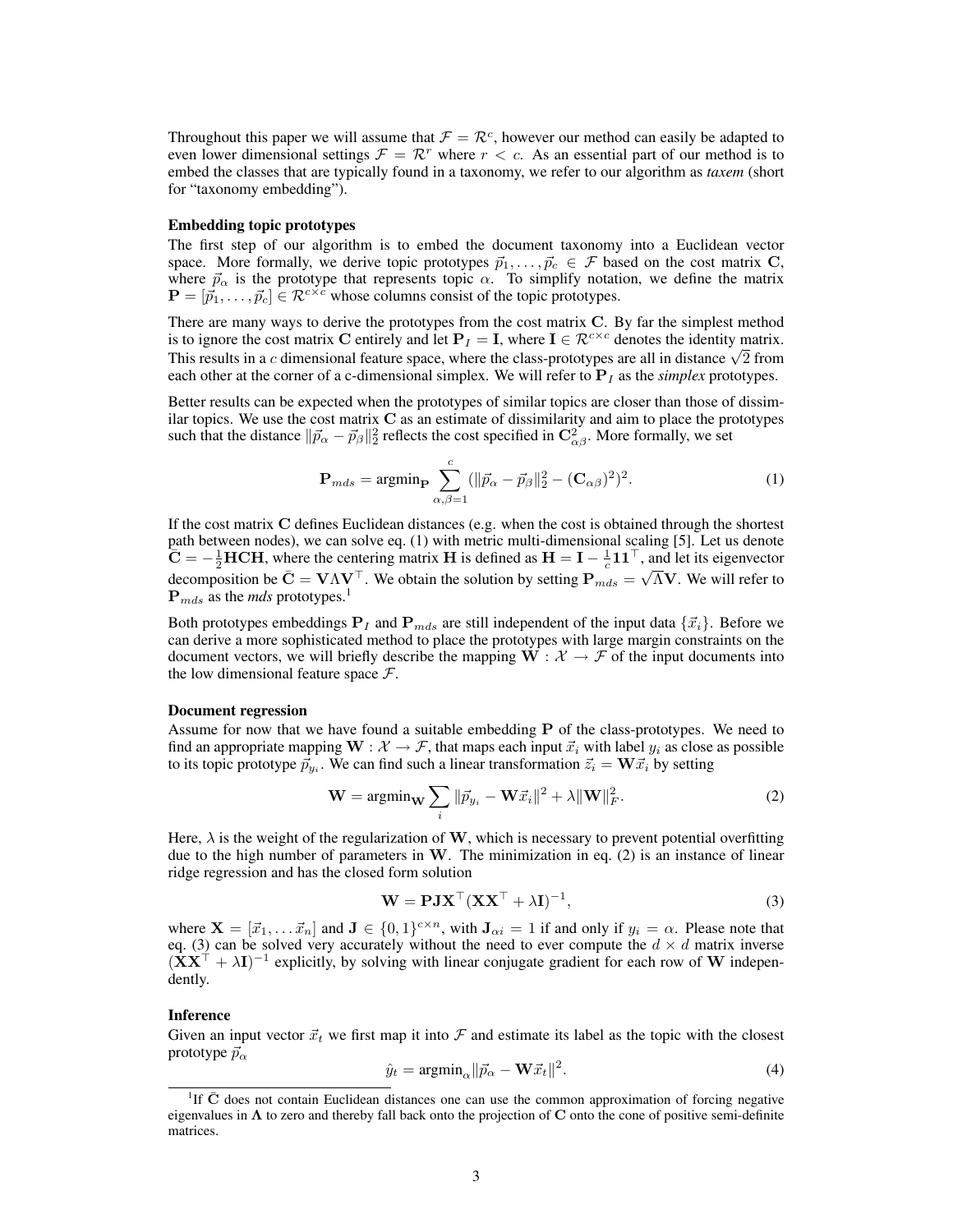

Figure 2: The schematic layout of the large-margin embedding of the taxonomy and the documents. As a first step, we represent topic  $\alpha$  as the vector  $\vec{e}_{\alpha}$  and document  $\vec{x}_i$  as  $\vec{x}'_i = \mathbf{A}\vec{x}_i$ . We then learn the matrix P whose columns are the prototypes  $\vec{p}_{\alpha} = \vec{P} \vec{e}_{\alpha}$  and which defines the final transformation of the documents  $\vec{z}_i = \mathbf{P}\vec{x}'_i$ . This final transformation is learned such that the correct prototype  $\vec{p}_{y_i}$ is closer to  $\vec{z}_i$  than any other prototype  $\vec{p}_{\alpha}$  by a large margin.

For a given set of labeled documents  $(\vec{x}_1, y_1), \ldots, (\vec{x}_n, y_n)$  we measure the quality of our semantic space with the averaged cost-sensitive misclassification loss,

$$
\mathcal{E} = \frac{1}{n} \sum_{i=1}^{n} \mathbf{C}_{y_i \hat{y}_i}.
$$
 (5)

## 3 Large Margin Prototypes

So far we have introduced a two step approach: First, we find the prototypes P based on the cost matrix C, then we learn the mapping  $\vec{x} \to \mathbf{W}\vec{x}$  that maps each input closest to the prototype of its class. However, learning the prototypes independent of the data  $\{\vec{x}_i\}$  is far from optimal in order to reduce the loss in (5). In this section we will create a joint optimization problem that places the prototypes P and learns the mapping W while minimizing an upper bound on (5).

### Combined learning

In our attempt to learn both mappings jointly, we are faced with a "chicken and egg" problem. We want to map the input documents closest to their prototypes and at the same time place the prototypes where the documents of the respective topic are mapped to. Therefore our first task is to de-tangle this mutual dependency of  $W$  and  $P$ . Let us define  $A$  as the following matrix product:

$$
\mathbf{A} = \mathbf{J} \mathbf{X}^{\top} (\mathbf{X} \mathbf{X}^{\top} + \lambda \mathbf{I})^{-1}.
$$
 (6)

It follows immediately form eqs. (3) and (6) that  $W = PA$ . Note that eq. (6) is entirely independent of P and can be pre-computed before the prototypes have been positioned. With this relation we have reduced the problem of determining W and P to the single problem of determining P.

Let  $\vec{x}'_i = \mathbf{A}\vec{x}_i$  and let  $\vec{e}_\alpha = [0, \dots, 1, \dots, 0]^\top$  be the vector with all zeros and a single 1 in the  $\alpha^{th}$ position. We can then rewrite both, the topic prototypes  $\vec{p}_{\alpha}$  and the low dimensional documents  $\vec{z}_i$ , as vectors within the range of  $P : \mathcal{R}^c \to \mathcal{R}^c$ :

$$
\vec{p}_{\alpha} = \mathbf{P}\vec{e}_{\alpha}, \text{ and } \vec{z}_i = \mathbf{P}\vec{x}'_i. \tag{7}
$$

### **Optimization**

Ideally we would like to learn  $P$  to minimize (5) directly. However, this function is non-continuous and non-differentiable. For this reason we will derive a surrogate loss function that strictly bounds (5) from above.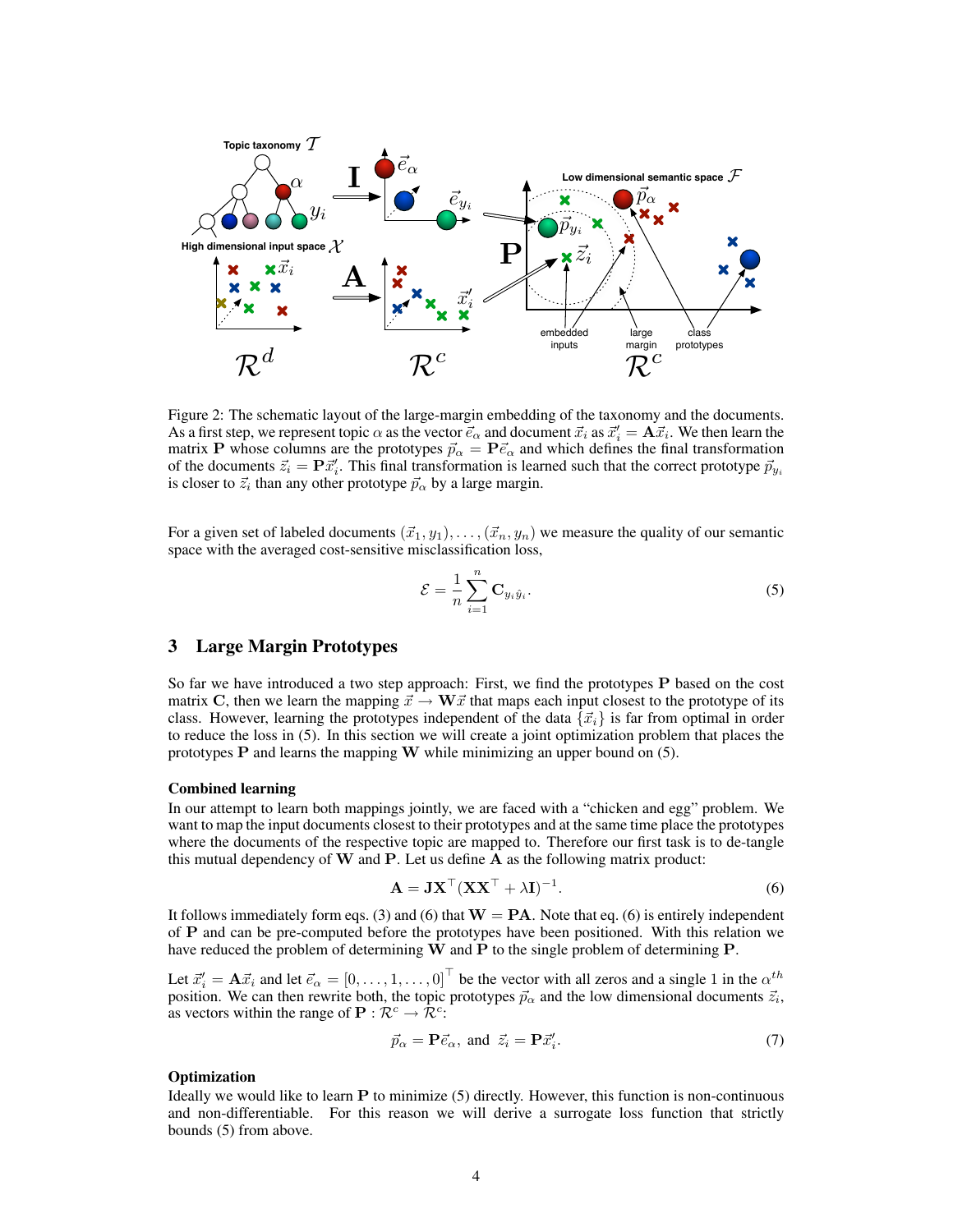The loss for a specific document  $\vec{x}_i$  is zero if its corresponding vector  $\vec{z}_i$  is closer to the correct prototype  $\vec{p}_{y_i}$  than to any other prototype  $\vec{p}_{\alpha}$ . For better generalization it would be preferable if prototype  $\vec{p}_{y_i}$  was in fact much closer by a large margin. We can go even further and demand that prototypes that would incur a larger misclassification loss should be further separated than those with a small cost. More explicitly, we will try to enforce a margin of  $C_{y_i\alpha}$ . We can express this condition as a set of "soft" inequality constraints, in terms of squared-distances,

$$
\forall i, \alpha \neq y_i \quad \|\mathbf{P}(\vec{e}_{y_i} - \vec{x}'_i)\|_2^2 + \mathbf{C}_{y_i \alpha} \le \|\mathbf{P}(\vec{e}_{\alpha} - \vec{x}'_i)\|_2^2 + \xi_{i \alpha},\tag{8}
$$

where the slack-variable  $\xi_{i\alpha} \geq 0$  absorbs the amount of violation of prototype  $\vec{p}_{\alpha}$  into the margin of  $\vec{x}'_i$ . Given this formulation, we create an upper bound on the loss function (5):

## **Lemma 1** Given a prototype matrix **P**, the training error (5) is bounded above by  $\frac{1}{n} \sum_{i\alpha} \xi_{i\alpha}$ .

**Proof:** First, note that we can rewrite the assignment of the closest prototype (4) as  $\hat{y}_i$  =  $\arg\min_{\alpha} \| P(\vec{e}_{\alpha} - \vec{x}'_i) \|^2$ . It follows that  $\| P(\vec{e}_{y_i} - \vec{x}'_i) \|^2_2 - \| P(\vec{e}_{\hat{y}_i} - \vec{x}'_i) \|^2_2 \geq 0$  for all i (with equality when  $\hat{y}_i = y_i$ ). We therefore obtain:

$$
\xi_{i\hat{y}_i} = \|\mathbf{P}(\vec{e}_{y_i} - \vec{x}'_i)\|_2^2 + \mathbf{C}_{y_i\hat{y}_i} - \|\mathbf{P}(\vec{e}_{\hat{y}_i} - \vec{x}'_i)\|_2^2 \ge \mathbf{C}_{y_i\hat{y}_i}.
$$
\n(9)

The result follows immediately from (9) and that  $\xi_{i\alpha} \geq 0$ :

$$
\sum_{i,\alpha} \xi_{i\alpha} \ge \sum_{i} \xi_{i\hat{y}_i} \ge \sum_{i,\hat{y}_i} \mathbf{C}_{y_i\hat{y}_i}.
$$
\n(10)

Lemma 1, together with the constraints in eq. (8), allows us to create an optimization problem that minimizes an upper bound on the average loss in eq. (5) with maximum-margin constraints:

Minimize 
$$
\sum_{i,\alpha} \xi_{i\alpha}
$$
 subject to:  
\n(1) 
$$
\|\mathbf{P}(\vec{e}_{y_i} - \vec{x}'_i)\|_2^2 + \mathbf{C}_{y_i\alpha} \le \|\mathbf{P}(\vec{e}_{\alpha} - \vec{x}'_i)\|_2^2 + \xi_{i\alpha}
$$
  
\n(2)  $\xi_{i\alpha} \ge 0$  (11)

Note that if we have a very large number of classes, it might be beneficial to choose  $P \in \mathbb{R}^{r \times c}$  with  $r < c$ . However, the convex formulation described in the next paragraph requires **P** to be square.

#### Convex formulation

The optimization in eq. (11) is not convex. The constraints of type (8) are quadratic with respect to **P.** Intuitively, any solution **P** gives rise to infinitely many solutions as any rotation of **P** results in the same objective value and also satisfies all constraints. We can make (11) invariant to rotation by defining  $\mathbf{Q} = \mathbf{P}^\top \mathbf{P}$ , and rewriting all distances in terms of  $\mathbf{Q}$ ,

$$
\|\mathbf{P}(\vec{e}_{\alpha} - \vec{x}'_i)\|^2_2 = (\vec{e}_{\alpha} - \vec{x}'_i)^{\top} \mathbf{Q}(\vec{e}_{\alpha} - \vec{x}'_i) = \|\vec{e}_{\alpha} - \vec{x}'_i\|^2_{\mathbf{Q}}.
$$
\n(12)

Note that the distance formulation in eq.  $(12)$  is linear with respect to Q. As long as the matrix Q is positive semi-definite, we can re-decompose it into  $\mathbf{Q} = \mathbf{P}^\top \mathbf{P}$ . Hence, we enforce positive semidefiniteness of Q by adding the constraint  $Q \succeq 0$ . We can now solve (11) in terms of Q instead of P with the large-margin constraints

$$
\forall i, \alpha \neq y_i \quad \|\vec{e}_{y_i} - \vec{x}'_i\|_{\mathbf{Q}}^2 + \mathbf{C}_{y_i \alpha} \leq \|\vec{e}_{\alpha} - \vec{x}'_i\|_{\mathbf{Q}}^2 + \xi_{i\alpha}.\tag{13}
$$

### Regularization

If the size of the training data n is small compared to the number of parameters  $c^2$ , we might run into problems of overfitting to the training data set. To counter those effects, we add a regularization term to the objective function.

Even if the training data might differ from the test data, we know that the taxonomy does not change. It is straight-forward to verify that if the mapping  ${\bf A}$  was perfect, i.e. for all  $i$  we have  $\vec{x}'_i=\vec{e}_{y_i}, {\bf P}_{mds}$ satisfies all constraints (8) as equalities with zero slack. This gives us confidence that the optimal solution P for the *test* data should not deviate too much from  $P_{mds}$ . We will therefore penalize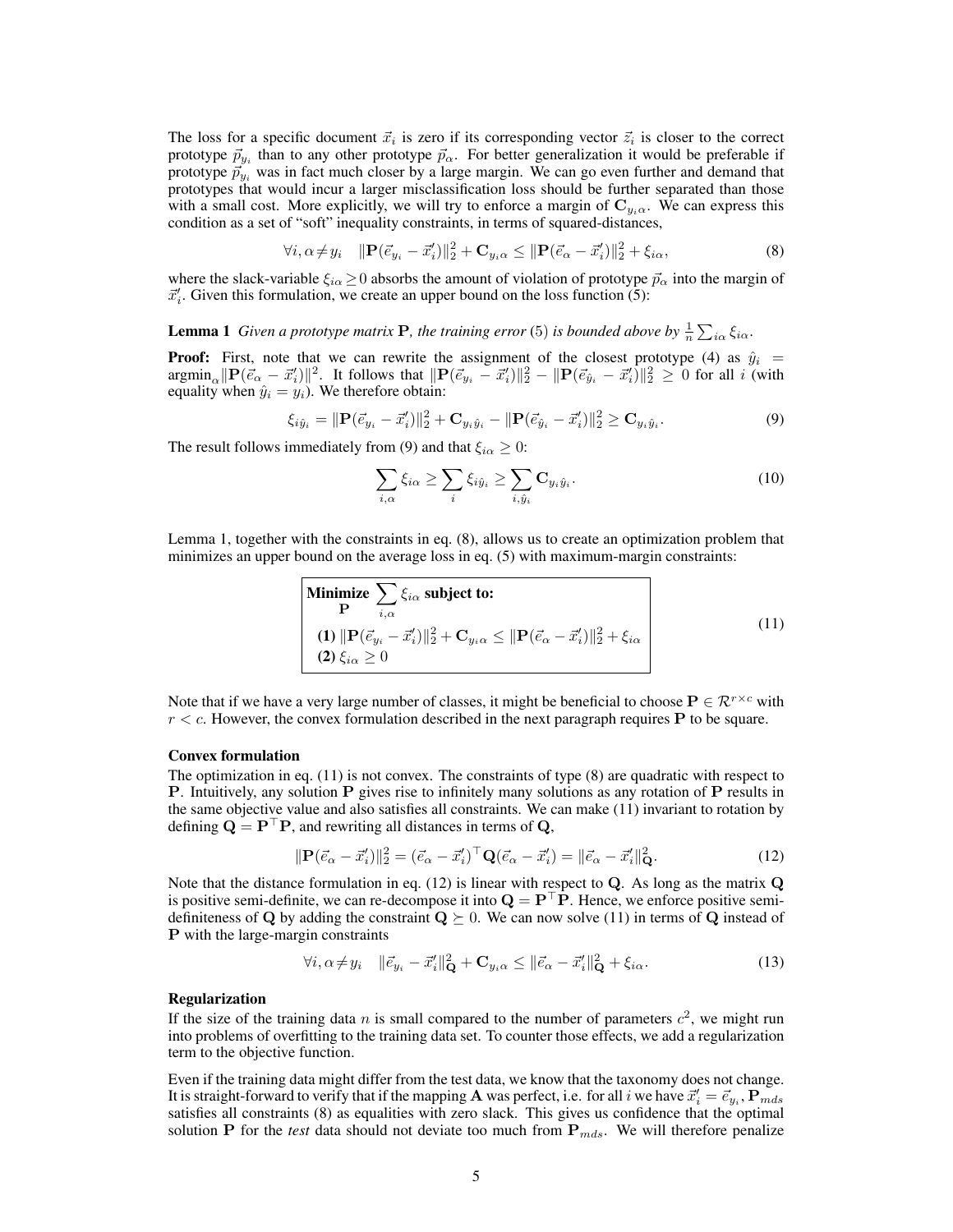| Top category  |      |      |      |      |      |      |      | Н    |
|---------------|------|------|------|------|------|------|------|------|
| $#$ samples n | 7544 | 4772 | 4858 | 2701 | 7300 | 1961 | 8694 | 8155 |
| $#$ topics c  | 424  | 160  | 453  | 339  | 457  | 151  | 425  | 150  |
| $#$ nodes     | 519  | 312  | 610  | 608  | 559  | 218  | 533  | 170  |

Table 1: Statistics of the different OHSUMED problems. Note that not all nodes are populated and that we pruned all strictly un-populated subtrees.

 $\|\mathbf{Q} - \bar{\mathbf{C}}\|^2_F$ , where  $\bar{\mathbf{C}} = \mathbf{P}_{mds}^{\top} \mathbf{P}_{mds}$  (as defined in section 2). The final convex optimization of taxem with regularized objective becomes:

Minimize 
$$
(1 - \mu) \sum_{i,\alpha} \xi_{i\alpha} + \mu ||\mathbf{Q} - \bar{\mathbf{C}}||_F^2
$$
 subject to:  
\n
$$
\mathbf{(1)} ||\vec{e}_{y_i} - \vec{x}_i' ||_\mathbf{Q}^2 + \mathbf{C}_{y_i \alpha} \le ||\vec{e}_{\alpha} - \vec{x}_i' ||_\mathbf{Q}^2 + \xi_{i\alpha}
$$
\n
$$
\mathbf{(2)} \xi_{i\alpha} \ge 0
$$
\n
$$
\mathbf{(3)} \mathbf{Q} \succeq 0
$$
\n(14)

The constant  $\mu \in [0, 1]$  regulates the impact of the regularization term. The optimization in (14) is an instance of a semidefinite program (SDP) [2]. Although SDPs can often be expensive to solve, the optimization  $(14)$  falls into a special category<sup>2</sup> and can be solved very efficiently with special purpose sub-gradient solvers even with millions of constraints [16]. Once the optimal solution  $Q^*$ is found, one can obtain the position of the prototypes with a simple svd or cholesky decomposition  $Q^* = P^{\top}P$  and consequently also obtains the mapping W from  $W = PA$ .

## 4 Results

We evaluated our algorithm taxem on several classification problems derived from categorizing publications in the public OHSUMED medical journal data base into the Medical Subject Headings (MeSH) taxonomy.

### Setup and data set description

We used the OHSUMED 87 corpus [9], which consists of abstracts and titles of medical publications. Each of these entries has been assigned one or more categories in the MeSH taxonomy<sup>3</sup>. We used the 2001 version of these MeSH headings resulting in about 20k categories organized in a taxonomy. To preprocess the data we proceeded as follows: First, we discarded all database entries with empty abstracts, which left us with 36890 documents. We tokenized (after stop word removal and stemming) each abstract, and represented the corresponding bag of words as its  $d = 60727$  dimensional tfidf scores (normalized to unit length). We removed all topic categories that did not appear in the MeSH taxonomy (due to out-dated topic names). We further removed all subtrees of nodes that were populated with one or less documents. The top categories in the OHSUMED data base are "orthogonal" — for instance the B top level category is about organism while C is about diseases. We thus created 8 independent classification problems out of the top categories A,B,C,D,E,F,G,H. For each problem, we kept only the abstracts that were assigned exactly one category in that tree, making each problem single-label. The statistics of the different problems are summrized in Table 1. For each problem, we created a 70%/30% random split in training and test samples, ensuring however that each topic had at least one document in the training corpus.

### Document Categorization

The classification results on the OHSUMED data set are summarized in Table 2. We set the regularization constants to be  $\lambda = 1$  for the regression and  $\mu = 0.1$  for the SDP. Preliminary experiments on data set B showed that regularization was important but the exact settings of the  $\mu$  and  $\lambda$  had no

<sup>&</sup>lt;sup>2</sup>The solver described in [16] utilizes that many constraints are inactive and that the sub-gradient can be efficiently derived from previous gradient steps.

<sup>&</sup>lt;sup>3</sup>seehttp://en.wikipedia.org/wiki/Medical\_Subject\_Headings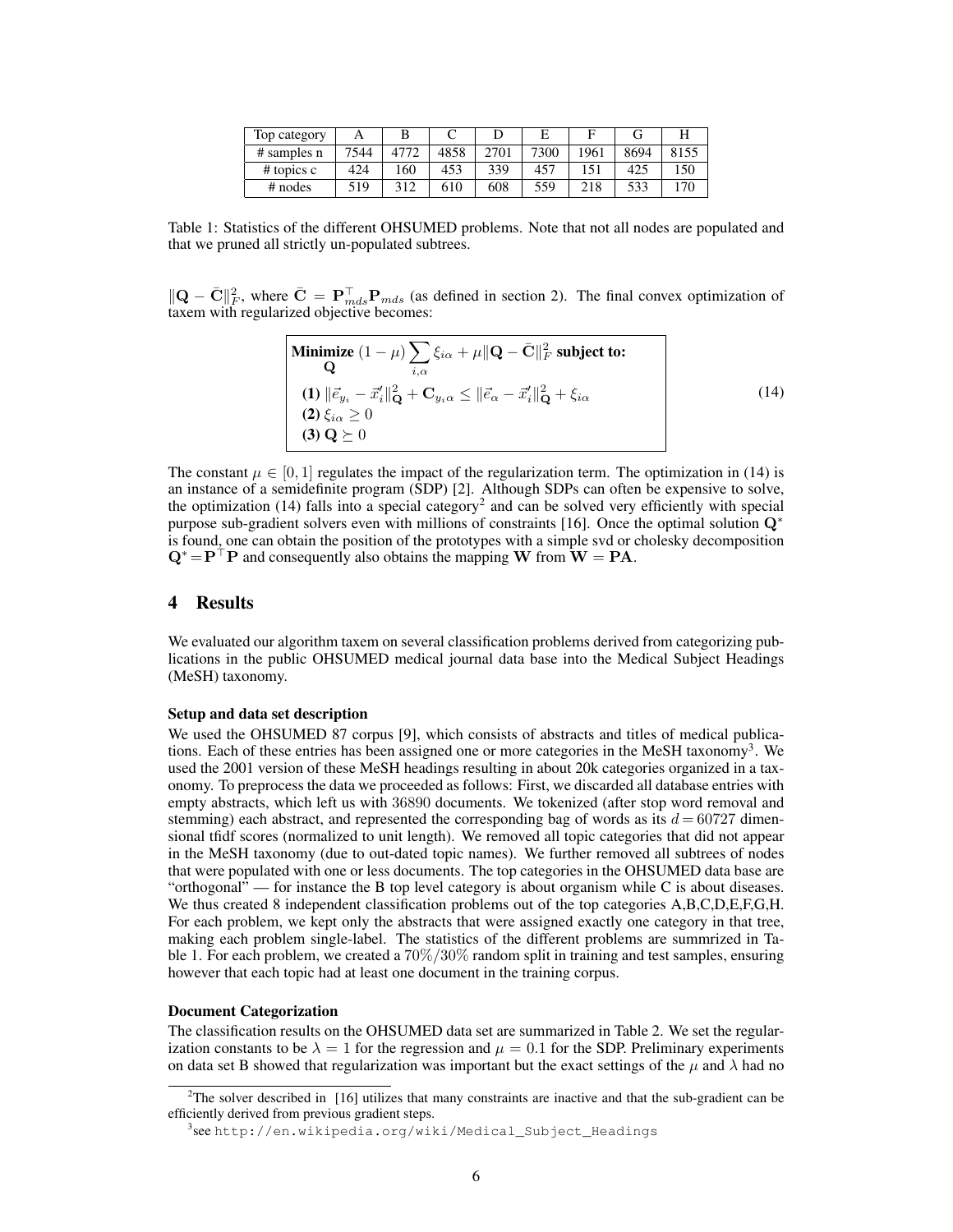| data | SVM 1/all | <b>MCSVM</b> | SVM cost | SVM tax | ${\bf P}_I$ -taxem | ${\bf P}_{mds}$ -taxem | LM-taxem |
|------|-----------|--------------|----------|---------|--------------------|------------------------|----------|
| A    | 2.17      | 2.13         | 2.11     | 1.96    | 2.11               | 2.33                   | 1.95     |
| B    | 1.50      | 1.38         | 1.64     | 1.52    | 1.57               | 1.99                   | 1.39     |
| C    | 2.41      | 2.32         | 2.25     | 2.25    | 2.30               | 2.61                   | 2.16     |
| D    | 3.10      | 2.76         | 2.92     | 2.82    | 2.82               | 3.05                   | 2.66     |
| E    | 3.44      | 3.42         | 3.26     | 3.25    | 3.45               | 3.05                   | 3.05     |
| F    | 2.59      | 2.65         | 2.66     | 2.69    | 2.63               | 2.77                   | 2.51     |
| G    | 3.98      | 4.12         | 3.89     | 3.82    | 4.10               | 3.63                   | 3.59     |
| H    | 2.42      | 2.48         | 2.40     | 2.32    | 2.45               | 2.24                   | 2.17     |
| all  | 2.78      | 2.77         | 2.77     | 2.65    | 2.79               | 2.73                   | 2.50     |

Table 2: The cost-sensitive test error results on various ohsumed classification data sets. The algorithms are from left to right: one vs. all SVM, MCSVM [6], cost-sensitive MCSVM, Hierarchical SVM [4], simplex regression, mds regression, large-margin taxem. The best results (up to statistical significance) are highlighted in bold. The taxem algorithm obtains the lowest overall loss and the lowest individual loss on each data set except B.

crucial impact. We compared taxem against four commonly used algorithms for document categorization: 1. A linear support vector machine (SVM) trained in one vs. all mode (SVM 1/all) [12], 2. the Crammer and Singer multi-class SVM formulation (MCSVM) [6], 3. the Cai and Hoffmann SVM classifer with cost-sensitive loss function (SVM cost) [4], 4. the Cai and Hoffmann SVM formulation with a cost sensitive hierarchical loss function (SVM tax) [4]. All SVM classifiers were trained with regularization constant  $C = 1$  (which worked best on problem B; this value is also commonly used in text classification when the documents have unit length). Further, we also evaluated the difference between our large margin formulation (taxem) and the results with the simplex ( $P<sub>I</sub>$ -taxem) and mds ( $P<sub>mds</sub>$ -taxem) prototypes. To check the significance of our results we applied a standard t-test with a 5% confidence interval. The best results up to statistical significance are highlighted in bold font. The final entry in Table 2 shows the average error over all test points in all data sets. Up to statistical significance, taxem obtains the lowest loss on all data sets and the lowest overall loss. Ignoring statistical significance, taxem has the lowest loss on all data sets except B. All algorithms had comparable speed during test-time. The computation time required for solving eq. (6) and the optimization (14) was on the order of several minutes with our MATLAB<sup>TM</sup> implementation on a standard Intel<sup>TM</sup> 1.8GHz core 2 duo processor (without parallelization efforts).

## 5 Related Work

In recent years, several algorithms for document categorization have been proposed. Several authors proposed adaptations of support vector machines that incorporate the topic taxonomy through costsensitive loss re-weighting and classification at multiple nodes in the hierarhchy [4, 8, 11]. Our algorithm is based on a very different intuition. It differs from all these methods in that it learns a low dimensional semantic representation of the documents and classifies by finding the nearest prototype.

Most related to our work is probably the work by Karypis and Han [10]. Although their algorithm also reduces the dimensionality with a linear projection, their low dimensional space is obtained through supervised clustering on the document data. In contrast, the semantic space obtained with taxem is obtained through a convex optimization with maximum margin constraints. Further, the low dimensional representation of our method is explicitly constructed to give rise to meaningful Euclidean distances.

The optimization with large-margin constraints was partially inspired by recent work on large margin distance metric learning for nearest neighbor classification [16]. However our formulation is a much more light-weight optimization problem with  $O(cn)$  constraints instead of  $O(n^2)$  as in [16]. The optimization problem in section 3 is also related to recent work on automated speech recognition through discriminative training of Gaussian mixture models [14].